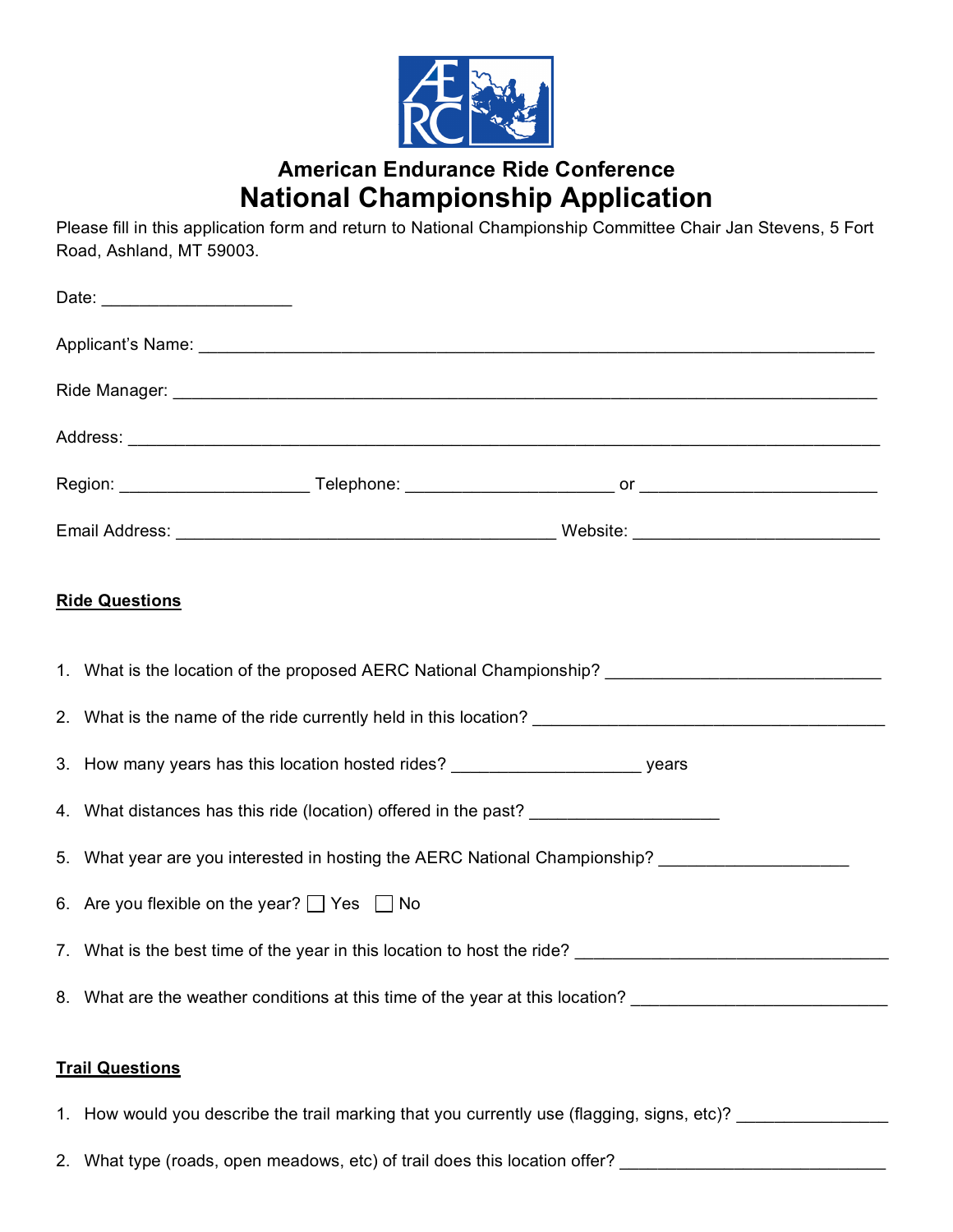| 6. What are the lengths of the various loops that your location offers? __________________________________     |
|----------------------------------------------------------------------------------------------------------------|
| 7. Do you have enough available trails for between 75-100 miles of different trails? _________________________ |
|                                                                                                                |
|                                                                                                                |
|                                                                                                                |
| 11. Are the trails on private land, public land, or a combination of both? If public, what entity (U.S. Forest |
|                                                                                                                |
| 13. What type of trail users might one see on your trails (4-wheeler, motorcycles, bicycles, hunters, or other |
|                                                                                                                |
|                                                                                                                |
| <b>Basecamp Questions</b>                                                                                      |
|                                                                                                                |
| 2. Is the basecamp large enough to accommodate large rigs (semi-type)? $\Box$ Yes $\Box$ No                    |
| 3. Is there potable water and/or horse water available at basecamp? $\Box$ Yes $\Box$ No                       |
| 4. What are the roads like coming into the basecamp? ____________________________                              |
| 5. Are there electrical hook-ups at the basecamp? $\Box$ Yes $\Box$ No                                         |
| 6. Are there stalls available? $\Box$ Yes $\Box$ No                                                            |
| 7. Are there showers available? $\Box$ Yes $\Box$ No                                                           |
| 8. Are there restrooms and/or porta-potties available? $\Box$ Yes $\Box$ No                                    |
|                                                                                                                |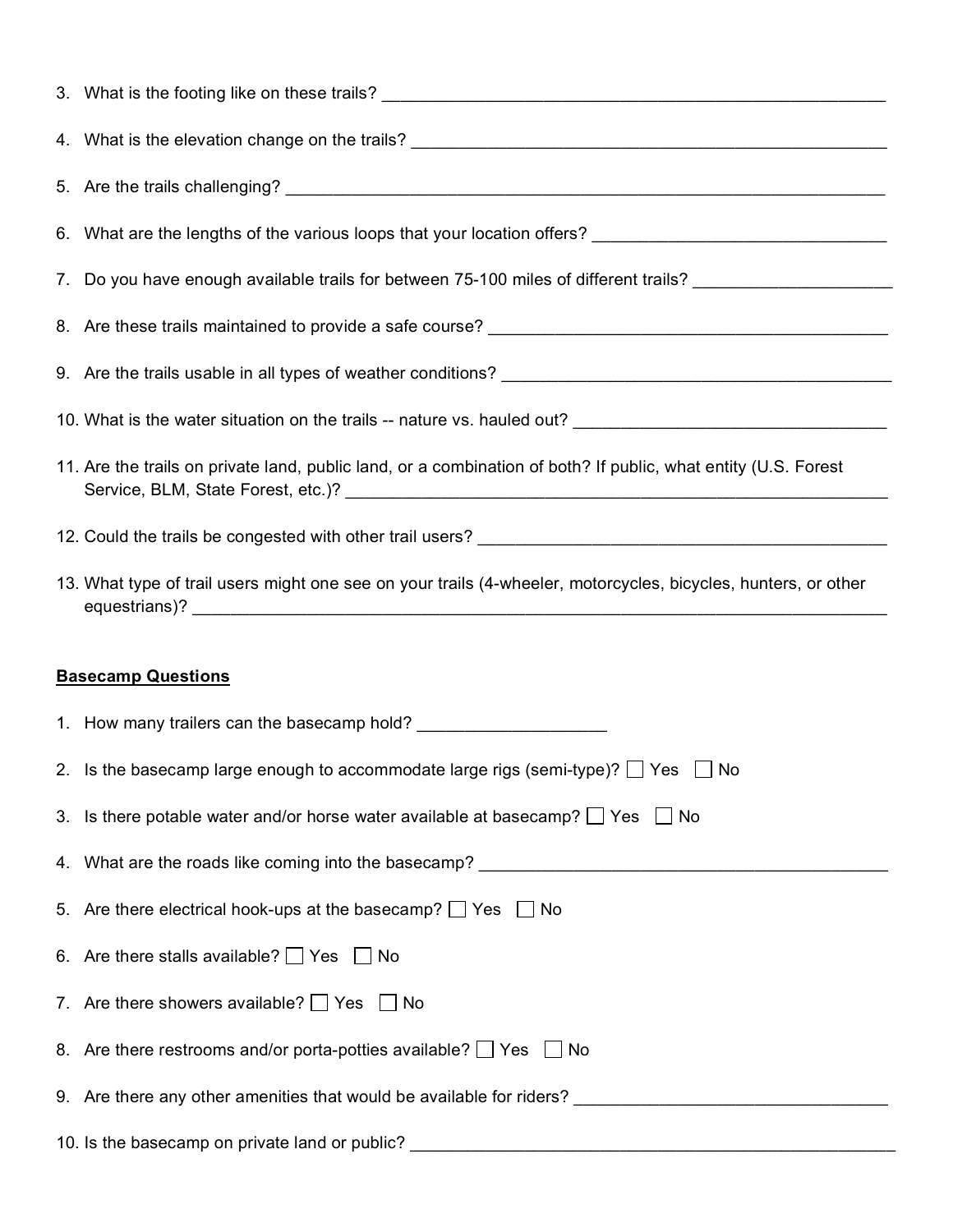| 11. Does the basecamp/vet checks require hay with special requirements? $\Box$ Yes $\Box$ No |  |  |
|----------------------------------------------------------------------------------------------|--|--|
|----------------------------------------------------------------------------------------------|--|--|

- 12. Can you solely lease the camp, or is there a chance it could be full of other users? \_\_\_\_\_\_\_\_\_\_\_\_\_\_\_\_\_\_\_\_
- 13. Is there a location at the basecamp that can be used for equine treatment that protected from weather, etc?  $\Box$  Yes  $\Box$  No

## **Location and Logistics Questions**

| 1. Where is the closest town for supplies and such? The contract of the contract of the contract of the contract of the contract of the contract of the contract of the contract of the contract of the contract of the contra |
|--------------------------------------------------------------------------------------------------------------------------------------------------------------------------------------------------------------------------------|
| 2. Are hotels available in the area? $\Box$ Yes $\Box$ No Restaurants? $\Box$ Yes $\Box$ No                                                                                                                                    |
|                                                                                                                                                                                                                                |
| 4. Where is the closest hospital/emergency care facility from the ride site? _________________________________                                                                                                                 |
|                                                                                                                                                                                                                                |
|                                                                                                                                                                                                                                |
|                                                                                                                                                                                                                                |
| 8. Does your location have a permanent place for a banquet? □ Yes □ No Or would you be able to rent a<br>tent for this? $\Box$ Yes $\Box$ No                                                                                   |
| 9. Is there Internet available at the ride location and/or available close by to provide updates on how the<br>AERC National Championship is progressing? □ Yes □ No                                                           |
| 10. Is there a local ham radio group in the area that can help with the ride? $\Box$ Yes $\Box$ No                                                                                                                             |
| 11. What is the availability of places for veterinarians, volunteers, and staff to stay?                                                                                                                                       |
|                                                                                                                                                                                                                                |
| <b>Ride Manager Questions</b>                                                                                                                                                                                                  |
|                                                                                                                                                                                                                                |
|                                                                                                                                                                                                                                |
| 3. Is there a local club/organization or group of volunteers that would be willing to help with the ride? How<br>many?                                                                                                         |

4. Have you contacted your AERC Regional Director to inquire about dates that would work in your region?